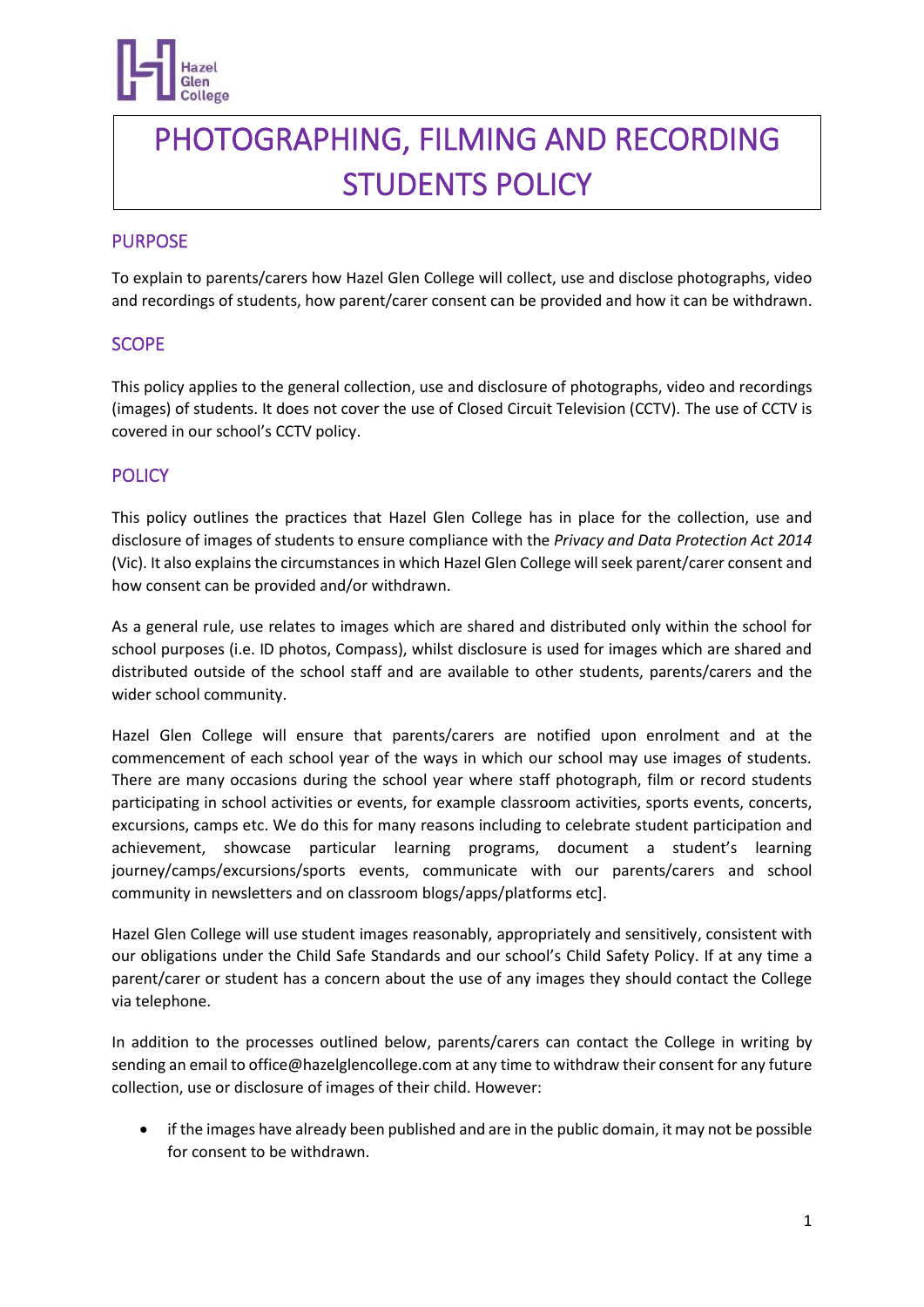- There may be occasions when the school will record whole of school or large group events [and make those recordings available to the school community through DVD sales etc], such as school concert, speech nights, sports events etc and if your child participates, they may appear in these recordings which will be available to the whole school community.
- The school can still collect, use and disclose images in circumstances where consent is not required (see below for more information).

# Official school photographs

Each year Hazel Glen College will arrange for a professional photographer to take official school photographs of students. This will generally involve both class photos and individual photos being taken.

Official school photographs may be:

- purchased by parents/carers
- used for school identification cards
- stored on CASES21 for educational and administrative purposes.

Hazel Glen College will notify parents/carers in advance of the official school photographs being taken to give them an opportunity to decide whether their child will be included in the official school photographs.

Parents/carers who choose to opt-out of having their child participate in official school photographs must contact the College in writing by sending an email to [office@hazelglencollege.com](mailto:office@hazelglencollege.com) before the date photos are scheduled to be taken to advise that their child will not participate. There is no obligation on any parent or carer to purchase any photographs taken.

# Images for use and disclosure within the school community and ordinary school communications

From time to time Hazel Glen College may photograph, film or record students to use within the school community, including:

- in the school's communication, learning and teaching tools (for example, emails, classroom blogs or apps that can only be accessed by students, parents or school staff with passwords eg Compass, Class Dojo etc)
- for display in school classrooms, on noticeboards etc
- to support student's health and wellbeing (eg photographs of pencil grip to assist in OT assessments)

A Consent Form and Collection Notice will be distributed to parents/carers on enrolment.

#### Images to be used or disclosed outside the school community

#### **External use or disclosure by the school**

Photographs, video or recordings of students may also be used in publications that are accessible to the public, including: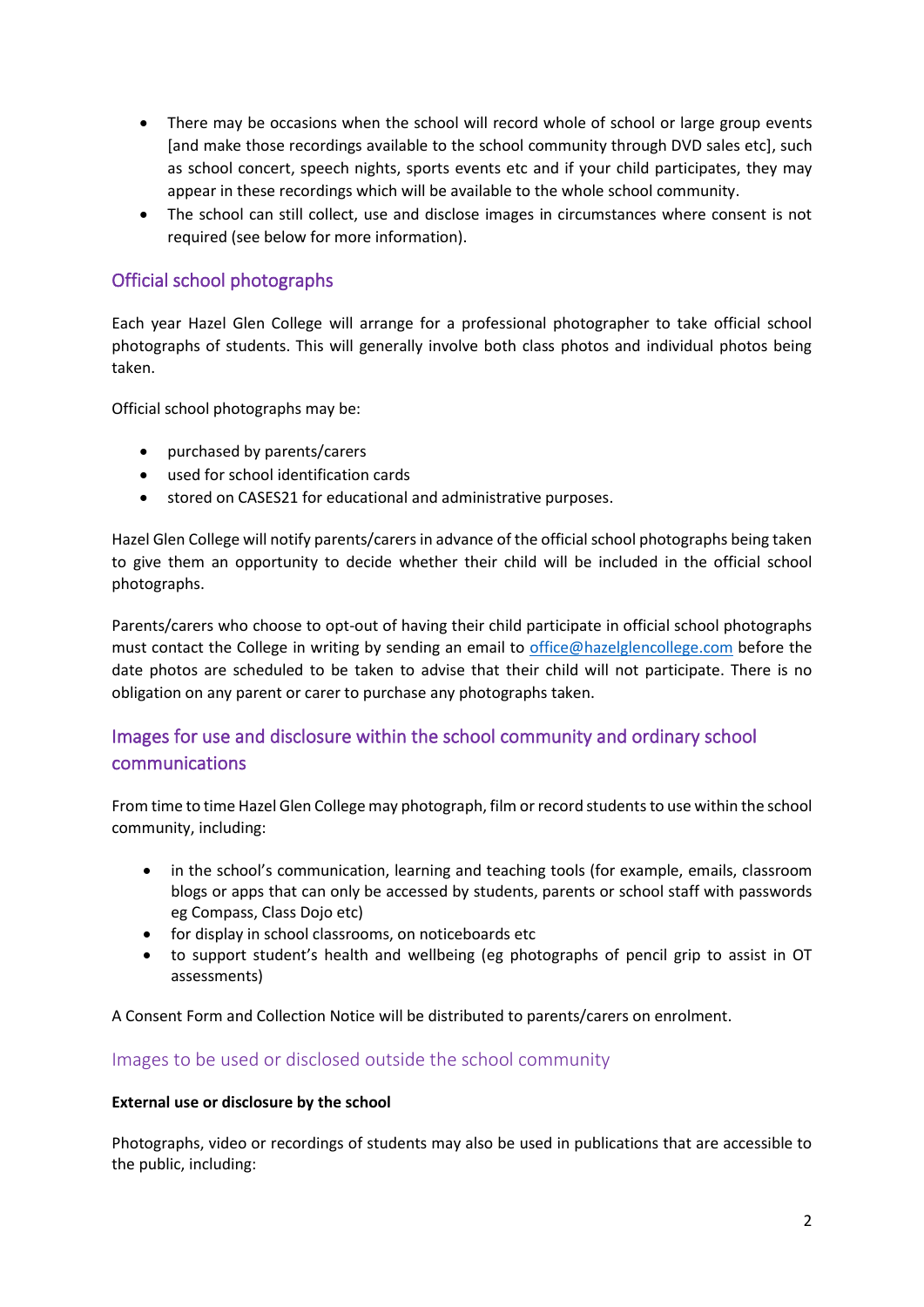- on the school's website [including in the school newsletter which is publicly available on the website
- on the school's social media accounts
- in the school magazine

The Consent Form and Collection Notice also covers these types of uses and will be distributed to parents/carers on enrolment. We will notify you individually if we are considering using any images of your child for specific advertising or promotional purposes.

#### **Media**

The media, or the Department of Education and Training's media team, may seek to photograph, film or record students for a news story or school event. This may include broadcast media, online or social media or print media, including newspapers and magazine publications.

When our school receives such requests Hazel Glen College will:

- provide parents/carers with information about the organisation involved and when/for what purposes the photography, filming or recording will occur
- seek prior, express parent/carer consent in writing.

Students will only be photographed, filmed or recorded by the media at school if express consent is provided for that specific media event. Neither the school nor the Department own or control any photographs, video or recordings of students taken by the media.

#### **[Please see the [Resources tab](https://www2.education.vic.gov.au/pal/photographing-students/resources) of the Department's Photographing, Filming and Recording Students Policy for a template specific event and media consent form]**

#### **Other external collection, use or disclosure**

If there is a situation which will involve the collection, use or disclosure of images of students by or to third parties which is not otherwise covered by this policy, Hazel Glen College will:

- provide parents/carers with information about the event or activity, the organisation involved and when the photography, filming or recording will occur
- seek prior, express parent/carer consent in writing.

#### **[Please see the [Resources tab](https://www2.education.vic.gov.au/pal/photographing-students/resources) of the Department's Photographing, Filming and Recording Students Policy for a template specific event and media consent form]**

## School performances, sporting events and other school approved activities

Hazel Glen College endeavours to respect the privacy of all members of our school community and requests that parents/carers, students and invited guests do not photograph, film or record school performances, sporting events and other school-approved activities.

Neither the school nor the Department own or control any images of students taken by parents/carers, students or their invited guests at school activities.

## Images to manage student behaviour or fulfil our school's legal obligations